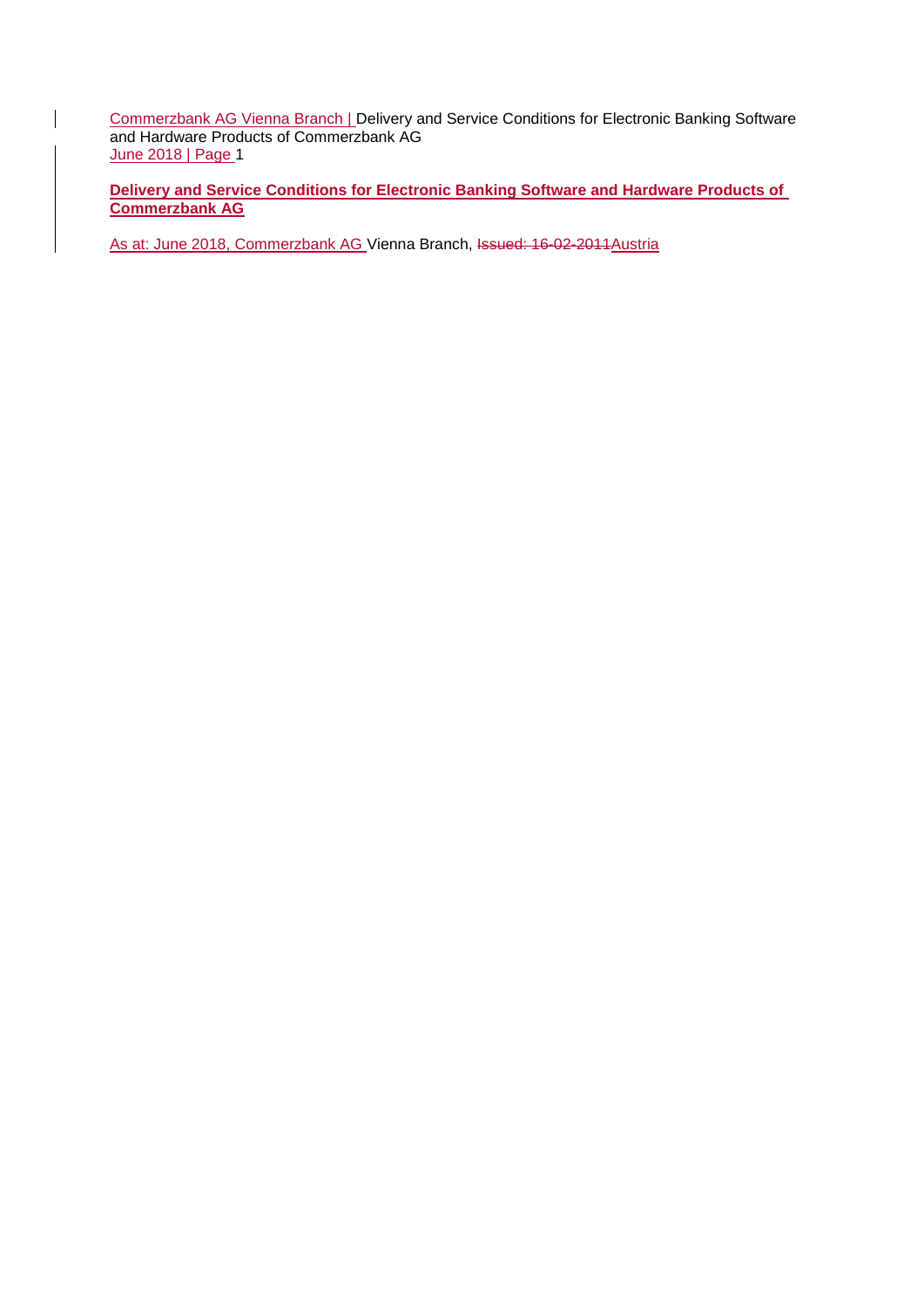### **I. 1. Software license 1.1.** 1. **Usage rights** / **/copyrights**

Upon payment of the agreed license fee or purchase price, the Customer (account holder who is not a consumer within the meaning of ZaDiG [Payment Services Act] 2018) acquires a nonexclusive right to use the electronic banking software and hardware products of Commerzbank AG ("EB Software Products") specified in the Agreement on Cooperation in the field of Cash-Manage-ment and International BusinessCommerzbank Transaction Services in the following countries of the European Union:

Austria, Belgium, Denmark, Federal Republic of Germany, Finland, France, Greece, Ireland, Italy, Luxembourg, Netherlands, Portugal, Spain, Sweden and the United Kingdom of Great Britain and Northern Ireland. (provided the United Kingdom of Great Britain and Northern Ireland is a member of the European Union).

Licensed use includes complete or partial storage of the licensed programs in non-power driven memories as well as execution of the programs, processing of stored data and creation of further program copies in power-driven memories to the extent this is required for the contractually agreed use. If EB Software Products are used in other countries, the Customer is obliged to check the conformity of the EB Software Products with national and international rules.

The Customer shall take all measures required for use, in particular  $\underline{b}y$  obtaining  $\underline{a}ny$  approvalspossibly required and complying with reporting duties. EB Software Products may not be used in countries that restrict the use or the import/export of encryption techniques.

The copyrights for the EB Software Products shall remain with the respective authors. When concluding the Agreement, the Bank willshall deliver the most recent version valid on that date. Delivery of EB Software Products may also be made by effering providing a download to the Customer.

### 2.

## **1.2. Scope of use, data backup, network license**

The Customer may use the EB Software Products according to the Agreement only on a single data processing system (PC/workstation). The Customer is authorised to create program copies for data backup. Use in a network with several workstations is only permitted if this has been expressly agreed (network license).

If a network license has been agreed, the EB Software Products may only be used for the number of workstations specified in the order form.

# 3.

## **1.3. Duplication and distribution ban**

It is not permitted to copy programs for the purpose of leasing or selling them or for other reasons. Access to or use of the programs, either in full or in part, by third parties may not be granted for these purposes. The programs may be sold if the Customer completely abandons itsthe right of use, deletes all copies of the software from itsthe Customer's data storage and destroys any backup copies. The Customer shall notify the Bank thereof and also indicate to whom the programs have been sold. In the case of such a sale, the Customer is required to impose the obligations contractually agreed with the Bank on the buyer.

## **4.**

## **1.4. Use, revision**, **and modification**

The modules made available may neither be revised nor used for purposes other than electronic banking with the Bank, except for the cases permitted by law Section 40df.(sections 40d, 40e and 40f UrhG/Copyrights [Copyright Act).]). Individual components of a module made available may only be used in conjunction with the relevant main program. The copyright annotations attached to the programs and to the documentation, which indicate the software suppliers' suppliers' copyrights to the various EB Software Products,- may not be removed or altered.

#### **5.**

## **1.5. Duties of care**

The Customer shall be obliged to change specified passwords and other variable security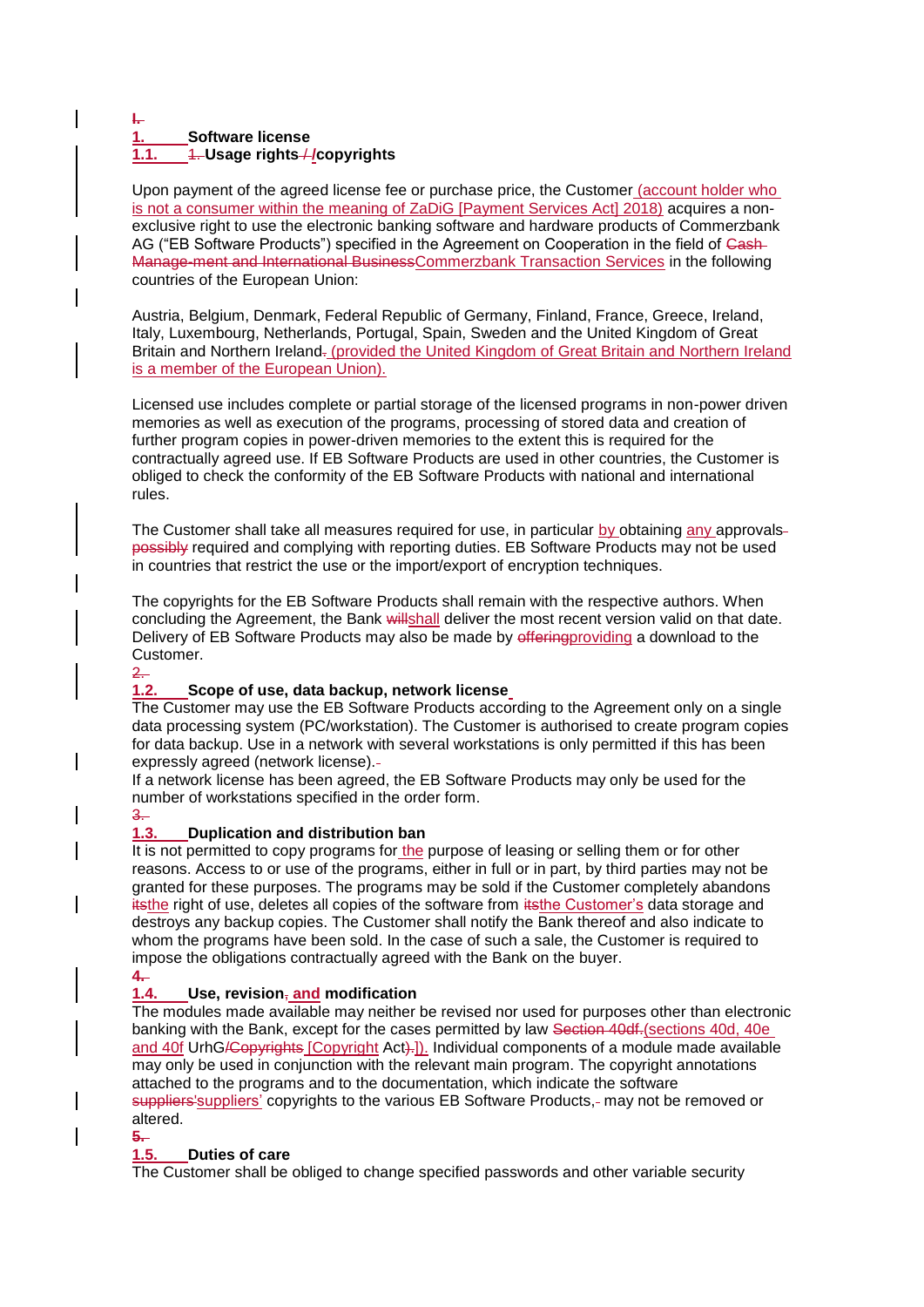measures immediately upon initial installation of the EB Software Products and to keep them secret afterwards. The Customer willshall also require its employees of the Customer who use the EB Software Products to likewise comply with the conditions of the Agreement.

#### <del>6.</del><br>1.6. **1.6. Third-party property rights**

In the event that property rights to the software are asserted by third parties, the Customer shall inform the Bank immediately and leave the defence against such claims exclusively to the Bank. If a third party asserts personal claims against the Customer, legal steps shall be taken in close coordination with the Bank. **II.** 

# **2. Installation** / **/provision of services**

 $\overline{1}$ 

## **2.1. Hardware requirements**

The hardware provided by the Customer mustshall meet the requirements specified in the fact sheet "Technical requirements for electronic banking software products of Commerzbank AG". In the case of discrepancies, the Customer is obliged to shall inform the Bank of any such discrepancy prior to installation. The Customer mustshall ensure that the hardware is ready for use and that the technical prerequisites for operation of EB Software Products have been put in place.

### **2.**

# **2.2. Installation** / **/prerequisites for installation**

The Bank willshall install the software on the hardware (PC workstation). To this end, the Bank may commission third parties to act as sub-providers. The Customer shall make sure that the necessary prerequisites for installation are met at his end. on the Customer's side.

#### $\frac{3}{2.3}$ . **2.3. Provision of services**

In addition to the installation of the Software Products, the Bank may also provide additional services required for maintaining the operational readiness of the EB Software Products (provision of services). The Customer shall order such services separately ataccording to the terms and conditions specified in the order form.

# 4.

# **2.4. Modifications to existing computer systems**

For the purpose of installing or providing services, modifications to the Customer's existing hardware or software may become necessary. The Bank willshall explain to the Customer the modifications necessary for installation prior to their implementation. When the Customer agrees to such modifications, the Customer willshall assure the Bank that there are no legal obstacles (e.g. restrictions specified by lessors) and that other programs orand the hardware itself will not be affected by these modifications and that no liability claims will be leviedasserted against the Bank as a result of any damages whichdamage that may possibly arise.

# **5.**

## **2.5. Indemnification**

In the event that claims are asserted against the Bank by third parties as a result of such modifications, the Customer shall hold the Bank safe and harmless from and against these claims if the Customer has culpably breached an obligation that he has towards the Bank. **III.** 

## **3. Software maintenance**

1.

# **3.1. Scope of services**

If software maintenance has been agreed in the order form, the Bank willshall provide the following services within the scope of its software maintenance:

**EXALUATE:**  $\epsilon$  is that is to say i.e. software adjustments and enhancements-

- analysis and remedy of errors in accordance with Sects-sections 3.3 and 3.4–
	- hotline service according to clause IV. in accordance with Section 4

**2. Customer's Duty of Documentation**

# **3.2. Customer's duty of documentation**

Analysis and removal of errors require that the Customer provide information and data that allow the tracking and/or reproduction of errors.

**3.** 

# **3.3. Error analysis of third-party EB Software Products**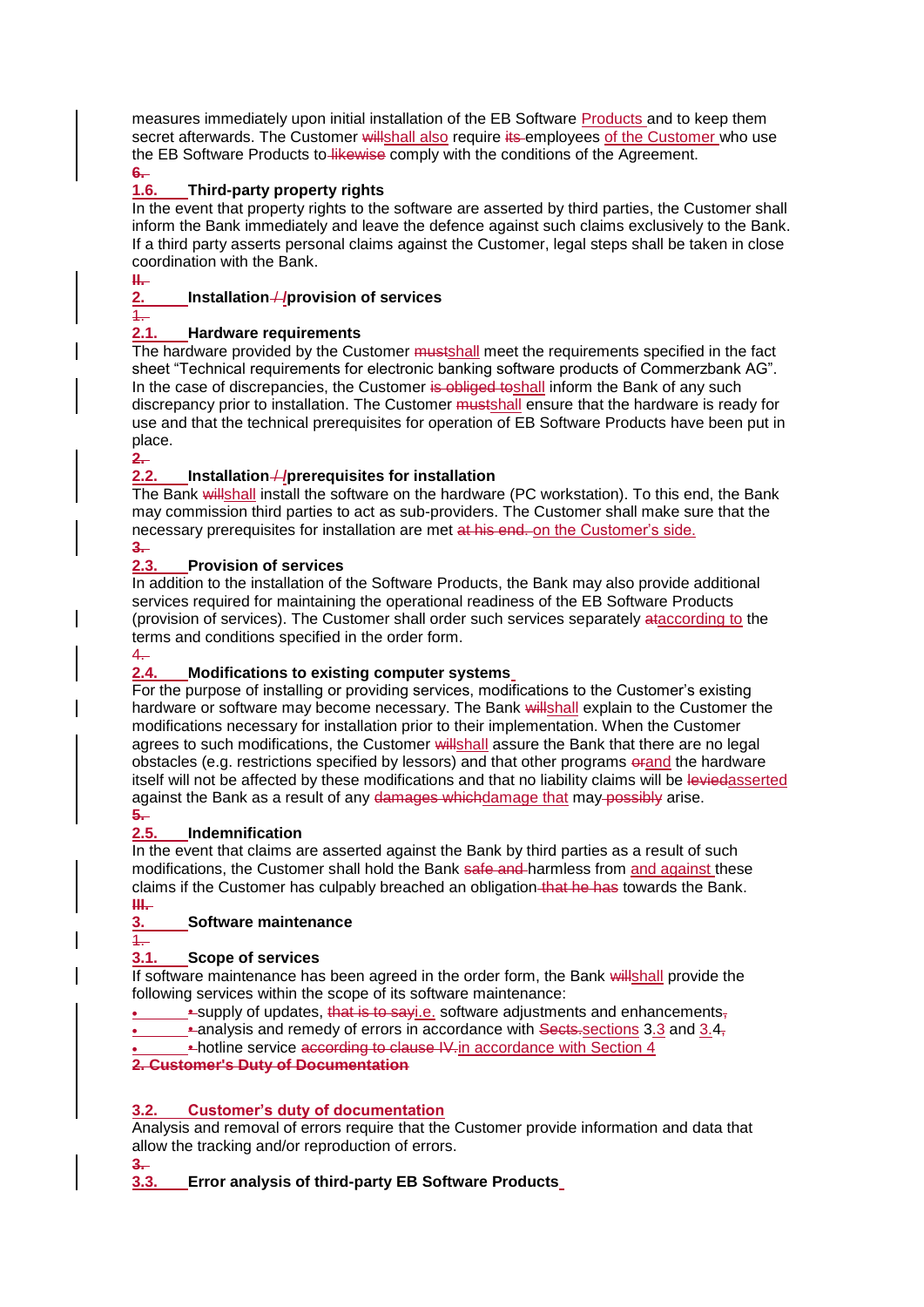When the EB Software Products delivered by the Bank contain errors, the Bank may provide subsequent performance at its own discretion by either correcting the errors or delivering new software. In respect of EB Software Products that the Bank, according to the order form, only distributes as a licensee, the Bank needs the assistance of the supplier who will usually correct errors by releasing updates or correction patches. To this end, the Bank willshall inform the supplier/licensor of program errors due to the software itself, and aim to ensure that such errors are removed by the next update. The Customer may be asked to wait for the next update if this is reasonably acceptable to for the Customer. 4.

## **3.4. Error correction for the Bank's EB Software Products**

As to For EB Software Products that are not third-party products, the Bank willshall record the errorerrors, analyse it them and endeavour to find a solution. To this end, the Bank will shall offer, at its discretion, temporary error correction options, workarounds or error removal by means of a correction program (patches) or a new version (update). Patches or updates may also be made available by offering the Customer a download via remote data transmission from a website specified by the Bank.

5.

## **3.5. End of maintenance obligation for previous versions**

The Bank's obligation to provide maintenance for previous software versions ends at the latest twelve12 months after the Bank's notification that a new software version is available. This shall not apply to the Customer's deficiency claims that result from corresponding legal provisions.  $W_{\cdot}$ 

## **4. Hotline service**

## 1.

### **4.1. Hotline service**

The Bank has set up a hotline service that will assist the Customer by telephone or email in the use of EB software products. Software Products. If malfunctions or other problems occur during the use of EB Software Products, the Customer may send inquiries to the Bank via the hotline during specified hours. The Customer may contact the hotline by telephone, telefaxfax or email at the specified numbers/email addresses.

**2.** 

## **4.2. Duty to check and cooperate when contacting the hotline service**

Inasmuch as the Bank makes suggestions on how to remedy disruptions or other problems via its hotline service, the Customer mustshall, prior to their implementation, check the effects that the respective measures may have on other hardware and software components. If necessary, the Customer mustshall contact the supplier of the respective hardware or software prior to implementation of the envisaged measures.

 $\sqrt{2}$ 

## **5. Remote maintenance**

When specified in the Agreement on Cooperation in the field of Cash Management and International BusinessCommerzbank Transaction Services, the Bank may also carry out a respective error analysis or error correction via remote data transmission by establishing a direct communication link to the Customer's computer (e.g. via modem).

As parpart of a remote maintenance, an expert of the Bank may access the Customer's computer via the telecommunication connection and carry out an error analysis. To this end, the Customer mustshall provide the necessary prerequisites for such access. Particulars in this respect willshall be agreed separately.-

Inasmuch as the legal provisions do not obligate the Bank to correct deficiencies, the Bank shall not be responsible for the correction of such deficiencies but only for their analysis. Prior to an analysis by remote maintenance, the Customer is obliged to carry out a data backup and to inform the Bank of any possible conflicts with other systems and stored data.  $\Psi$ .

## **6. Training**

If agreed in the Agreement on Cooperation in the field of Cash Management and International BusinessCommerzbank Transaction Services, the Bank willshall provide training measures to instruct the Customer's Customer's employees in the use of EB Software Products to the extent specified in the order form. Particulars regarding group size, number of trainers employed by the Bank, travel costs, expenses and training documentation willshall be agreed in the order form.  $V$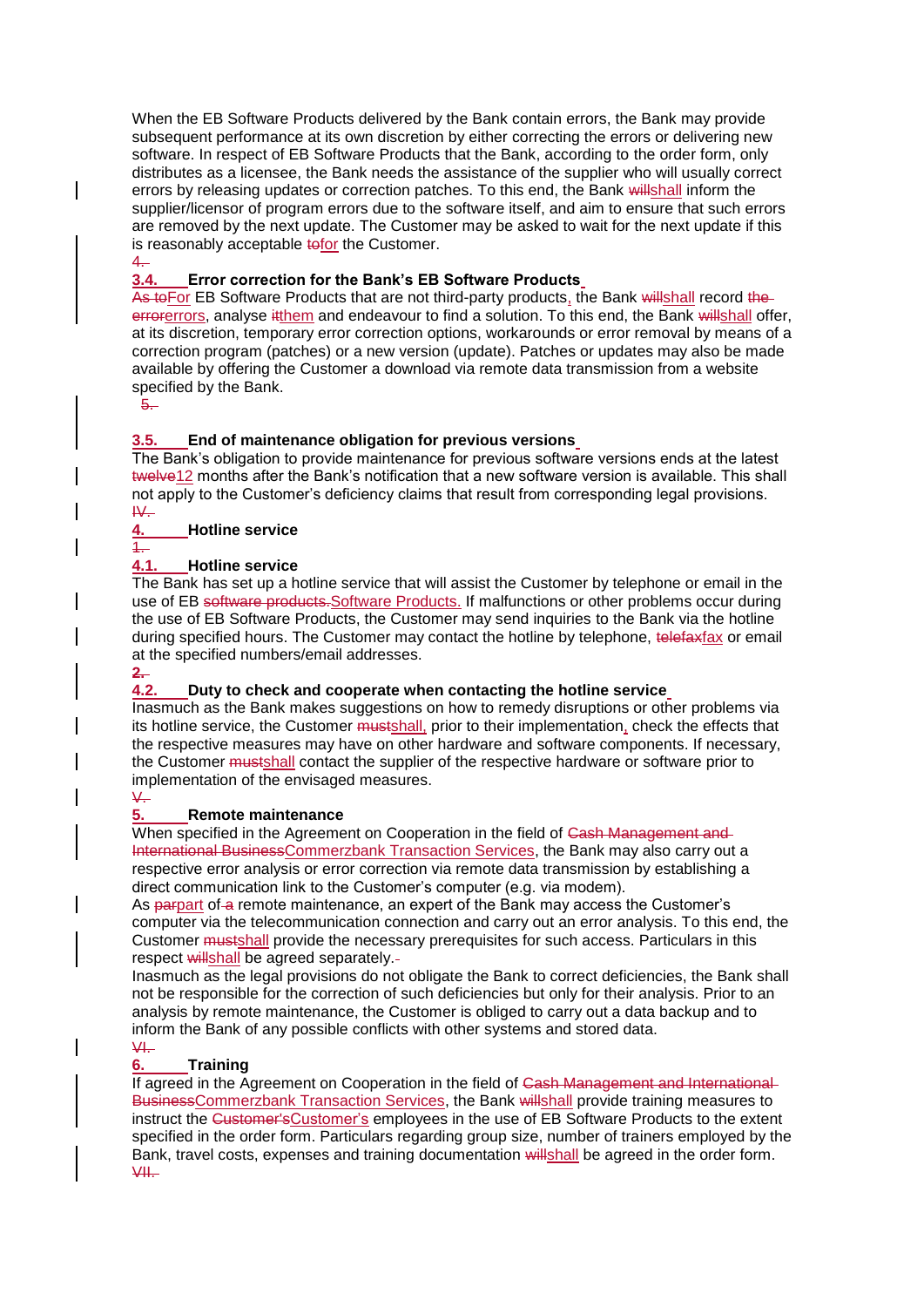### **7. General provisionsrules 1. Fees**

## **7.1. Remuneration**

Remuneration for the individual services provided by the Bank willshall be specified in the Agreement on Cooperation in the field of Cash Management and International BusinessCommerzbank Transaction Services. Material and forwarding costs (e.g. for updates) as well as on-site services are not included in the software maintenance fee due annually per installation unit.

The Bank shall be entitled to change the annual fee for software maintenance and the hotline service, effective to the end of a month on an, by giving eight weeks' prior notice in writing. However, such change is changes shall be permitted at the earliest no sooner than 12 months after conclusion of the Agreement is concluded.

In this event, the Customer isshall be entitled to terminate the Agreement by writtengiving six weeks' notice within six weeksin writing before the commencement date of such the fee increase.

### 2.

### **7.2. Termination arrangements for software maintenance, hotline service and remote maintenance**

The agreement on software maintenance, hotline service and remote maintenance will beis concluded for an indefinite period of time and shall be effective from the date of installation, or, if the Bank does not carry out such work, from the date of signature of the respective agreement. This agreement may be terminated with effect to the end of a month on a 6by giving six months' prior notice, however, for the first time afterbut only upon expiry of the first year of the Agreement.

Either party shall be entitled to an extraordinary right of termination for good cause. In particular, the Bank shall be entitled to terminate this agreement without a notice period if the Customer defaults on the payment of fees and this default has not been euredremedied within the additional time fortwo-week payment period granted by the Bank. Notice of termination mustshall be given in writing.

# **3.**

### **7.3. Warranty**

A warranty period of twelve12 months for EB Software Products shall start upon the Bank'sBank's delivery of the data carrier or, in the case of installation, upon acceptance of installation.

In the case of deficiencies, the Customer may request subsequent performance by the Bank free- of- charge, unless the Customer himselfhim/herself is responsible for such deficiencies. If the Bank does not eureremedy the reported deficiencies within a reasonable period of time after receipt of the notice requesting subsequent performance, the Customer may either request a price reduction or rescind the Agreement.

Within the scope of the present warranty, the Customer shall not be entitled to commission third parties with error analysis andor correction under the software maintenance agreement and to chargeinvoice the costs resulting therefrom.

In addition to the aforementioned rights, the Customer shall be entitled to terminate the software maintenance agreement if the Bank fails in performing its obligations resulting therefrom within a reasonable time period and despite written request. In this case, the portion of the annual fee relating to the time period after the termination willshall be refunded.

# **4.**

## **7.4. Hardware components**

To the extent that the Customer has also acquired hardware components (e.g. chip card reader, chip card or signature card and signature stickesstick) from the Bank, the Customer shall be entitled to demand subsequent performance for material defects, which may be remedied at the Bank's discretion either by subsequent correction or new delivery, for a period of one year from the date of delivery of the respective hardware. The Customer may rescind the agreement if the subsequent performance has not been carried out or is found to be unacceptable to him.by the Customer. In all other respects, the statutory provisions shall be applicable. **5.** 

## **7.5. Bank's liability**

The Bank shall not be liable for damages resulting from breaches of the Agreement unless it